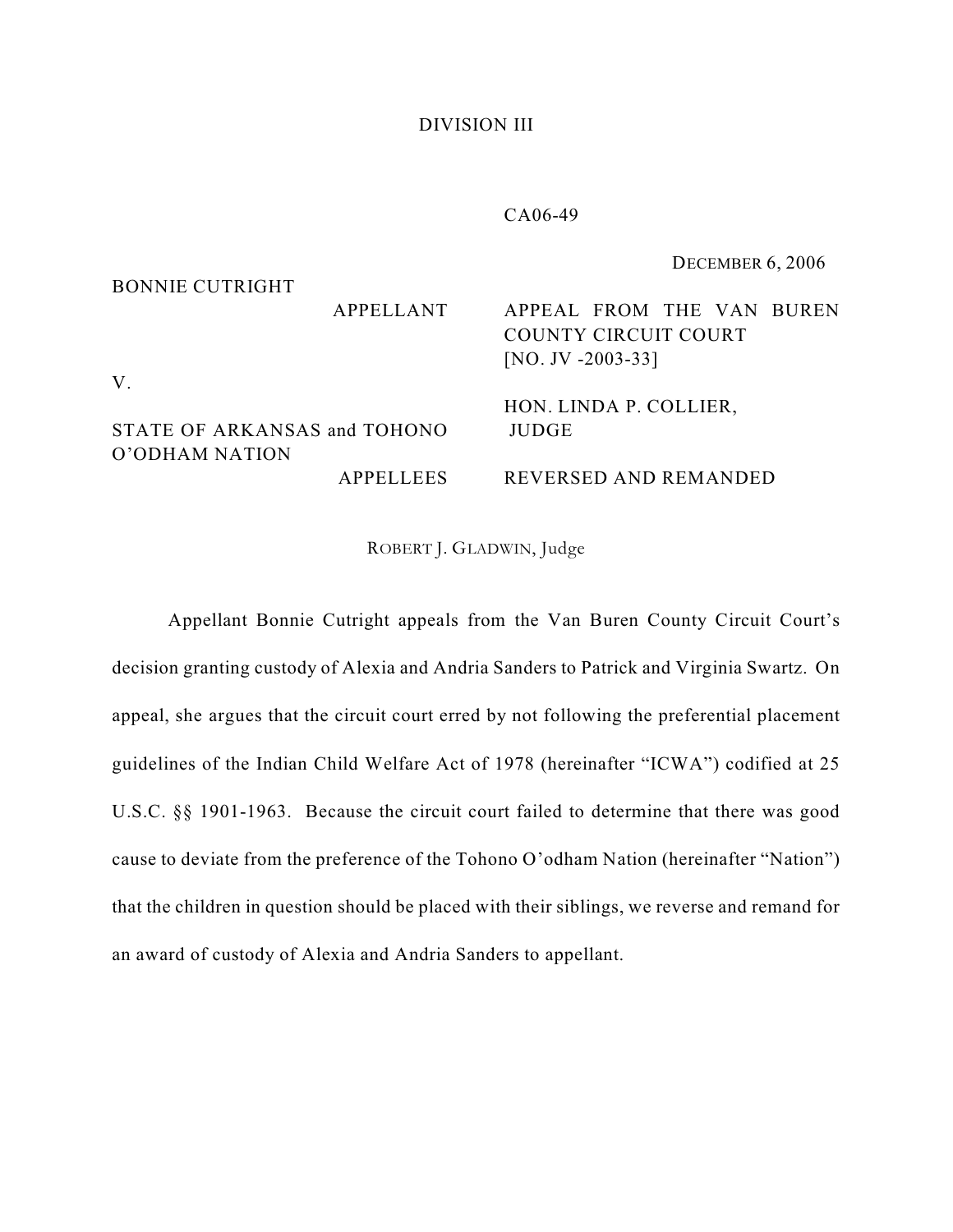By way of background, Alexia and Andria Sanders are twin sisters (DOB: 01/22/1997), who, along with four<sup>1</sup> of their full siblings: Bobby (DOB:  $11/28/90$ ); Ruben (DOB: 11/23/92); Ricky (DOB: 11/3/93); Roxanne (DOB: 6/26/95) were sent to live with appellant in Arkansas by their mother sometime in August 2002. This action was prompted by Ms. Gaspar's concern that the State of Arizona was going to remove them from her custody while she was in prison. Ms. Gaspar contacted appellant, her third cousin, and requested that she come to Arizona to get the children. While there, Ms. Gaspar gave appellant a signed, written statement conveying the guardianship of all six children to appellant.

The six siblings' natural father is Ruben Sanders, who has undisputedly abandoned the children. He is relevant to this case only because he is an enrolled member of the Nation, which automatically qualifies the children for enrollment in the Nation and triggers the applicability of the ICWA in this custody matter.

 ${}^{1}$ Alexia and Andria's mother, Ms. Tina Gaspar, allegedly has at least thirteen children, only two more of whom are full siblings to the children sent to live with appellant: JoJo (DOB: not of record but close in age to her twin sisters and five years old at the time of the final placement hearing) who resides with a great-aunt in Arizona; and Robert (DOB: not of record but the youngest of the siblings at three years of age at the time of the final placement hearing) who resides with Ms. Gaspar's youngest sister in Mississippi. Four of the other half-siblings (who have Juatae Gaspar as a father) had reached the age of majority at the time of this proceeding, and another half-brother, Alex Wood, was adopted by appellant's sister years ago.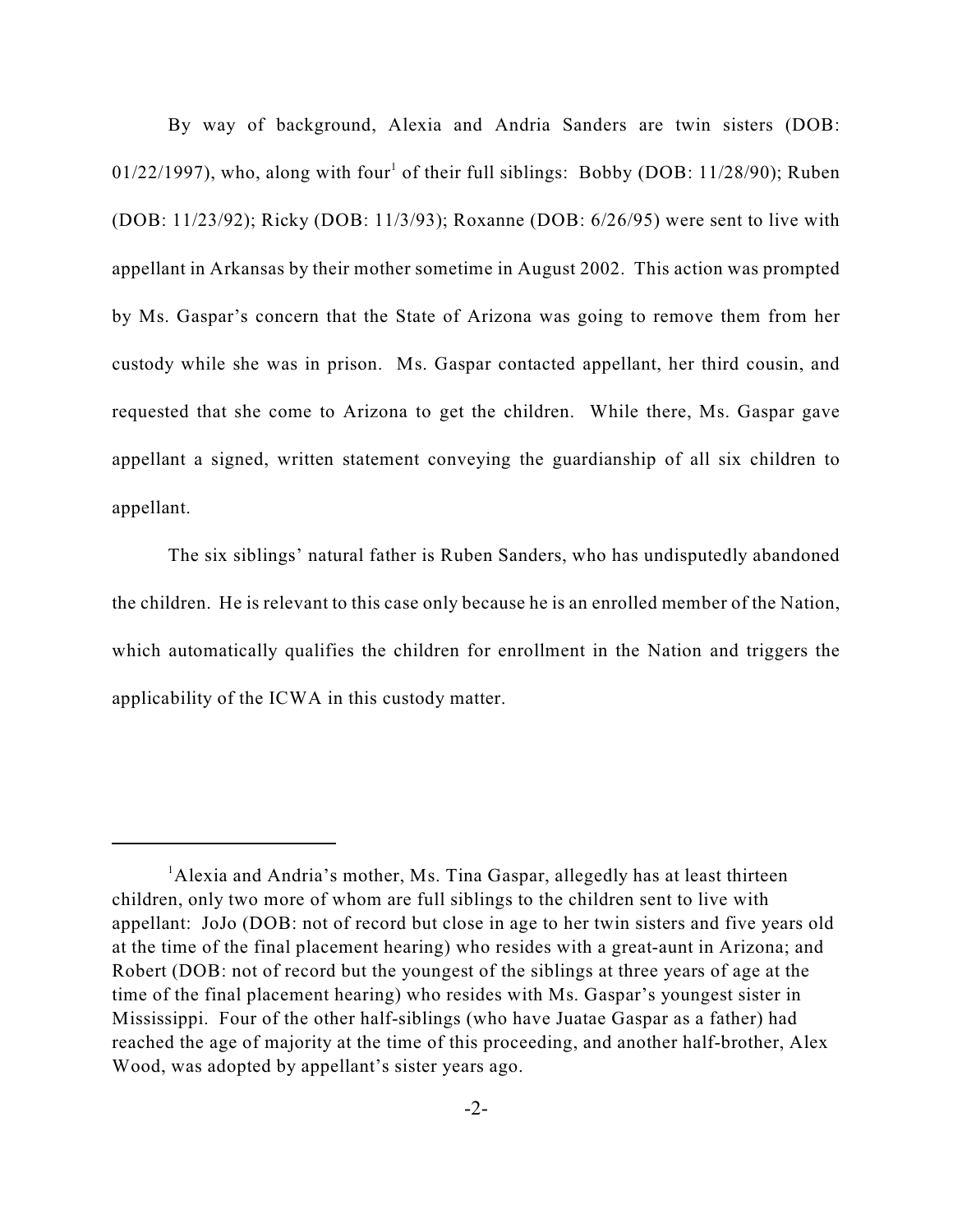In late 2002, approximately two months after appellant had obtained custody of the six Sanders children, Patrick and Virginia Swartz<sup>2</sup> met with Ms. Gaspar in Arizona about possibly adopting Alexia and Andria Sanders. They obtained Ms. Gaspar's signature on a purported relinquishment of her parental rights with respect to the twins and had the document filemarked when they returned to Van Buren County. They then obtained custody of the twins with the assistance of Van Buren County law-enforcement officials.

In March 2003, appellant filed a Family in Need of Services Petition (hereinafter "FINS") regarding recent behavior problems with Bobby Sanders, and later added the other children to the petition on April 2, 2003, seeking a determination of custody of all six of the children. The case continued through the course of 2003 and 2004 through May 20, 2005, during which time custody of the twins was left with Mr. and Mrs. Swartz while the other four siblings remained with appellant.

The circuit court was made aware from the outset of the case of the fact that the children are "Indian" children, as defined in the ICWA. Despite letters from the Nation that their preference for the placement of the twins was with appellant and the other siblings, the circuit court granted permanent custody of the twins to Mr. and Mrs. Swartz and the other four children to appellant based upon the best interests of the children and without findings as to the ICWA. This appeal followed.

 $\degree$  Virginia Swartz is a fourth cousin to Ms. Gaspar.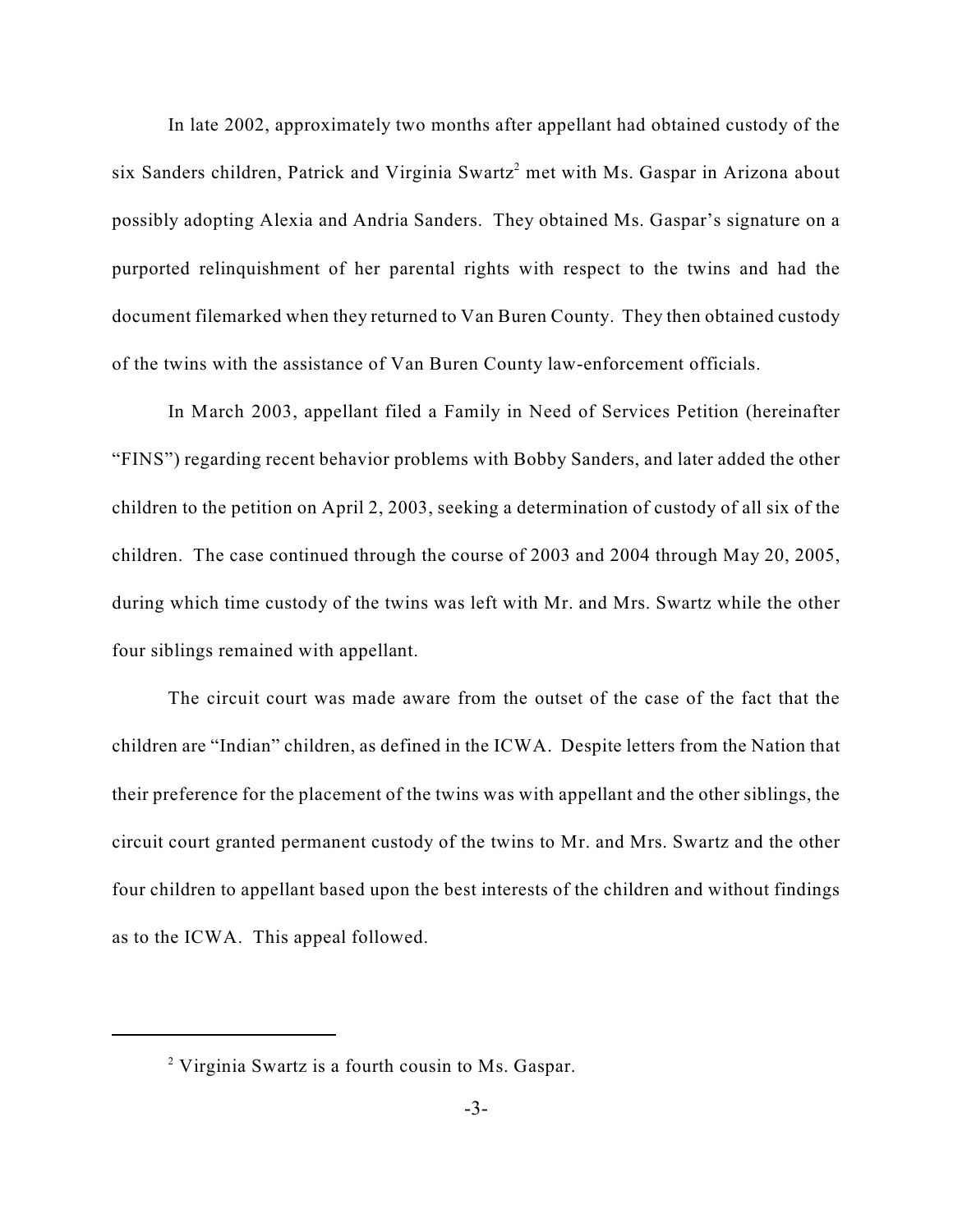Generally, in cases involving child custody and related matters, we review the case de novo, but we will not reverse a trial judge's findings in this regard unless they are clearly erroneous. *Bernal v. Shirley*, \_\_\_ Ark. App. \_\_\_, \_\_\_ S.W.3d \_\_\_ (Sept. 13, 2006). A finding is clearly erroneous when, although there is evidence to support it, the reviewing court is left with the definite and firm conviction that a mistake has been made. *Id.* Because the question of whether the trial court's findings are clearly erroneous turns largely on the credibility of the witnesses, we give special deference to the superior position of the trial judge to evaluate the witnesses, their testimony, and the child's best interest. *Id.* Specifically, there are no cases in which the superior position, ability, and opportunity of the trial judge to observe the parties carries a greater weight than those involving the custody of minor children, and our deference to the trial judge in matters of credibility is correspondingly greater in such cases. *Vo v. Vo*, 78 Ark. App. 134, 79 S.W.3d 388 (2002).

While none of the parties question the above-stated standards of review, they are quick to point out the specific requirements of the ICWA related to custodial issues. The leading case in which the Supreme Court dealt with the ICWA is *Mississippi Band of Choctaw Indians v. Holyfield*, 490 U.S. 30 (1989), in which the purpose of the act was discussed:

The Indian Child Welfare Act of 1978 (ICWA), 92 Stat. 3069, 25 U.S.C. §§ 1901-1963, was the product of rising concern in the mid-1970*'*s over the consequences to Indian children, Indian families, and Indian tribes of abusive child welfare practices that resulted in the separation of large numbers of Indian children from their families and tribes through adoption or foster care placement, usually in non-Indian homes. Senate oversight hearings in 1974 yielded numerous examples,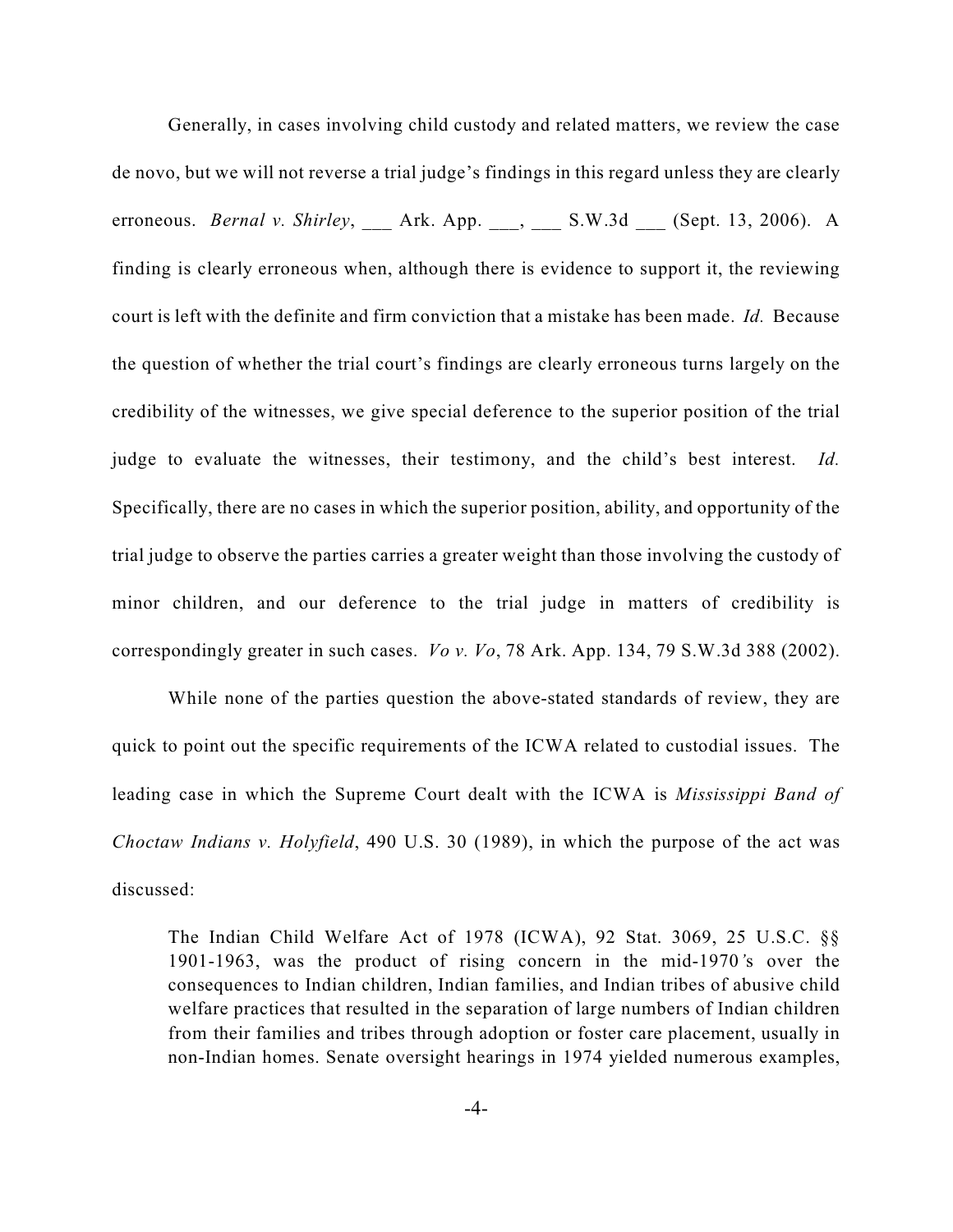statistical data, and expert testimony documenting what one witness called "[t]he wholesale removal of Indian children from their homes, . . . the most tragic aspect of Indian life today." Indian Child Welfare Program, Hearings before the Subcommittee on Indian Affairs of the Senate Committee on Interior and Insular Affairs, 93d Cong., 2d Sess., 3 (statement of William Byler) (hereinafter 1974 Hearings).

*Id.* at 32. Congressional findings that were incorporated into the ICWA express the

following concerns:

(3) that there is no resource that is more vital to the continued existence and integrity of Indian tribes than their children . . .;

(4) that an alarmingly high percentage of Indian families are broken up by the removal, often unwarranted, of their children from them by nontribal public and private agencies and that an alarmingly high percentage of such children are placed in non-Indian foster and adoptive homes and institutions; and

(5) that the States, exercising their recognized jurisdiction over Indian child custody proceedings through administrative and judicial bodies, have often failed to recognize the essential tribal relations of Indian people and the cultural and social standards prevailing in Indian communities and families.

25 U.S.C. § 1901. Other provisions of the ICWA set procedural and substantive standards

for child-custody proceedings that take place in state court, including section 1915, which

relates to the placement of Indian children and provides in its entirety:

§ 1915. Placement of Indian children

(a) Adoptive placements; preferences

In any adoptive placement of an Indian child under State law, a preference shall be given, in the absence of good cause to the contrary, to a placement with

(1) a member of the child's extended family;

(2) other members of the Indian child's tribe; or

(3) other Indian families.

(b) Foster care or preadoptive placements; criteria; preferences

Any child accepted for foster care or preadoptive placement shall be placed in the least restrictive setting which most approximates a family and in which his special needs, if any, may be met. The child shall also be placed within reasonable proximity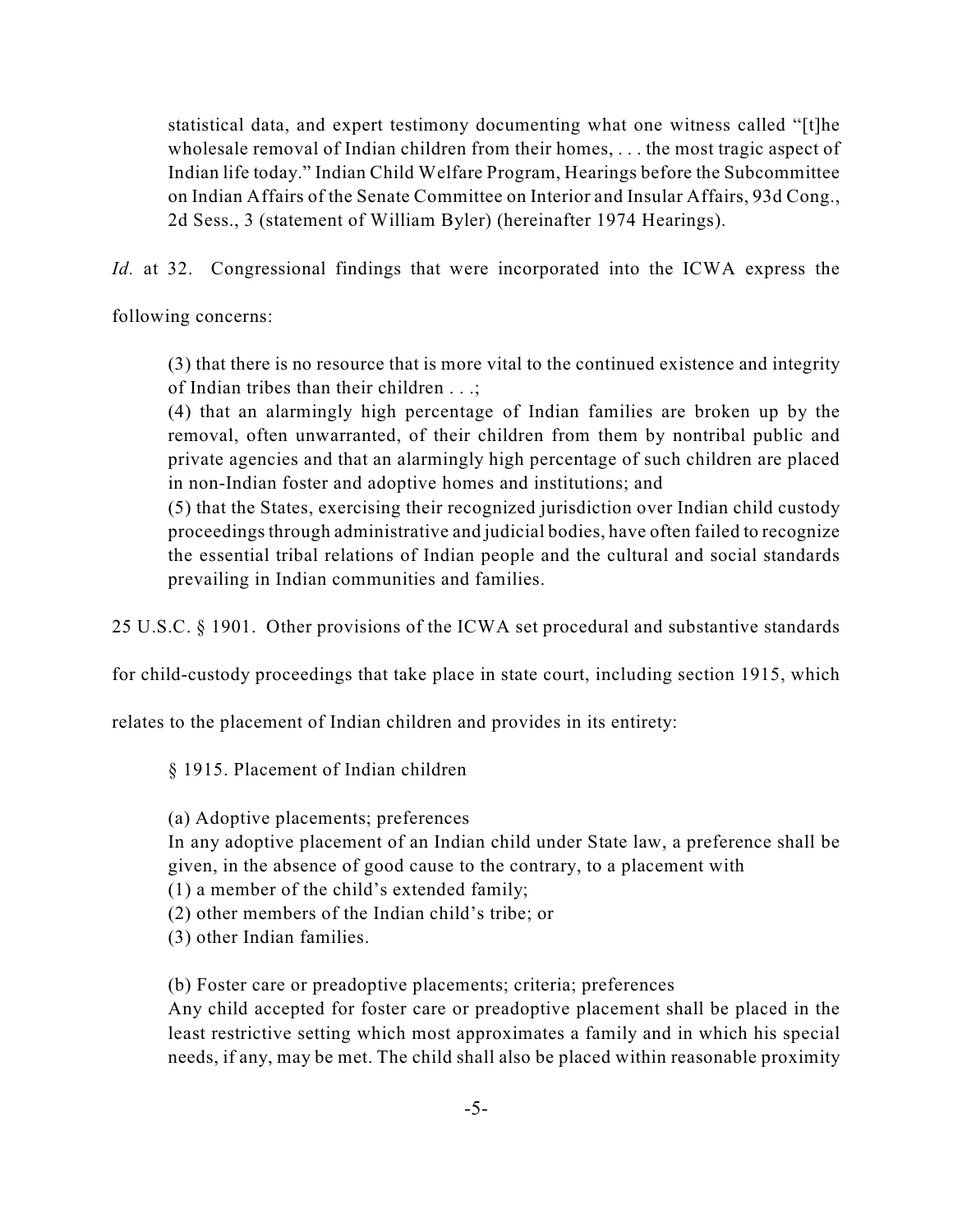to his or her home, taking into account any special needs of the child. In any foster care or preadoptive placement, a preference shall be given, in the absence of good cause to the contrary, to a placement with—

(i) a member of the Indian child's extended family;

(ii) a foster home licensed, approved, or specified by the Indian child's tribe;

(iii) an Indian foster home licensed or approved by an authorized non-Indian licensing authority; or

(iv) an institution for children approved by an Indian tribe or operated by an Indian organization which has a program suitable to meet the Indian child's needs.

(c) Tribal resolution for different order of preference; personal preference considered; anonymity in application of preferences

In the case of a placement under subsection (a) or (b) of this section, if the Indian child's tribe shall establish a different order of preference by resolution, the agency or court effecting the placement shall follow such order so long as the placement is the least restrictive setting appropriate to the particular needs of the child, as provided in subsection (b) of this section. Where appropriate, the preference of the Indian child or parent shall be considered: Provided, That where a consenting parent evidences a desire for anonymity, the court or agency shall give weight to such desire in applying the preferences.

(d) Social and cultural standards applicable

The standards to be applied in meeting the preference requirements of this section shall be the prevailing social and cultural standards of the Indian community in which the parent or extended family resides or with which the parent or extended family members maintain social and cultural ties.

(e) Record of placement; availability

A record of each such placement, under State law, of an Indian child shall be maintained by the State in which the placement was made, evidencing the efforts to comply with the order of preference specified in this section. Such record shall be made available at any time upon the request of the Secretary or the Indian child's tribe.

None of the parties dispute that the ICWA applies in this case, but how the placement

preferences apply in this situation constitutes the pivotal issue to be resolved. Regarding the

placement preferences, it is undisputed that appellant is a third cousin of Ms. Gaspar and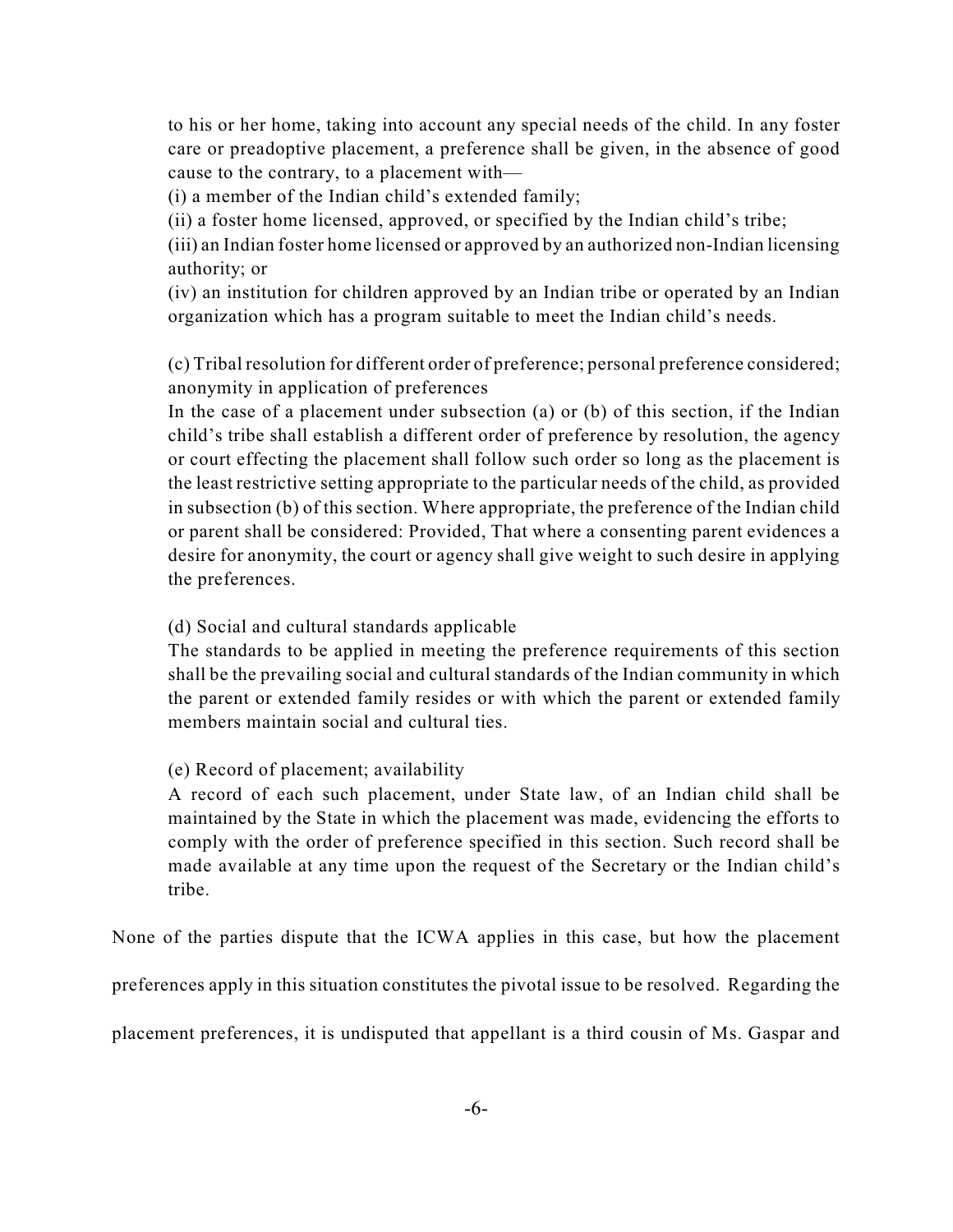Mrs. Swartz is her fourth cousin. The brief submitted by the Nation plainly states that neither the Swartzes nor appellant meet the ICWA's definition of "extended family" under sections 1903 and 1915, and neither party provided any proof or documentation of Indian ancestry despite both claiming to have some Indian blood. Additionally, no other potential Indian placements were identified for the children. Accordingly, the issue with regard to the placement preference must be based on section 1915(c), which states that, "[i]n the case of a placement under subsection (a) or (b) of this section, if the Indian child's tribe shall establish a different order of preference by resolution, the agency or court effecting the placement shall follow such order so long as the placement is the least restrictive setting appropriate to the particular needs of the child, as provided in subsection (b) of this section."

The Nation, or tribe, initially stated in its letter dated June 22, 2004, that its preference for the placement of the twins was with appellant, "provided there is nothing in the evaluation of the home environment that would put the children at risk if returned to this family." In support of that recommendation, the Nation explained in its brief filed with this court that "[t]he only family the children have in Arkansas are each other, and their placement together is the closest approximation of placement with 'extended family' intended by the Act."

The instant case is clearly not the situation debated with respect to the enactment of the ICWA, where discussion centered around the grave concern over harm to Indian parents and their children who were involuntarily separated by decisions of local welfare authorities,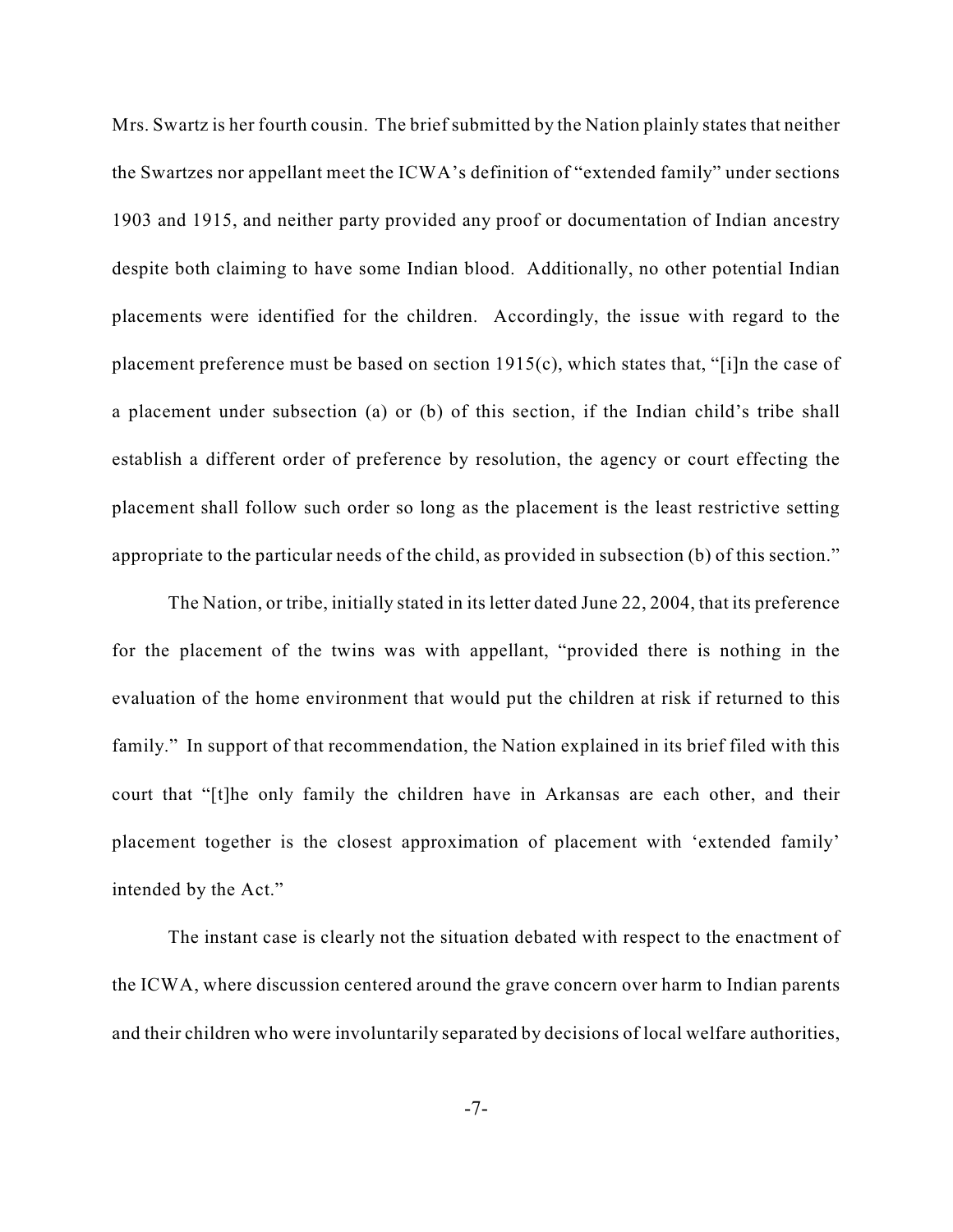as well as the impact on the tribes themselves of the massive removal of their children. These children's father, their direct tie to the Nation, had abandoned them and was not involved in this case at all.

None of the parties seeking custody of the children fell within the parameters covered by the ICWA preferences, and based on the record before us, appear to be equally illequipped to seriously impart the Nation's heritage and customs to the children. Specifically, Mr. Swartz testified at the final placement hearing that, although he could not pronounce the name of the Nation and was unaware of the primary religion, he and his wife were educating the twins in Indian culture. He testified that they want them to learn the language, that his wife did research on the Internet and contacted a tribal member to obtain some CD's, and has taught them some information about the Nation's language and heritage based on that information. The only other evidence he presented was that his wife had always decorated their home with Southwestern items such as blankets, pottery, Indian pictures hanging on the walls, etc. He admitted that they had not attempted to enroll the twins in the Nation, although they had contacted Valerie Geronimo in Sells, Arizona, an official with the Nation, a couple of months after obtaining custody of the twins and spoke with her brother, Ronald Geronimo. He explained that they referred them to Dana Thomas at the Venito Garcia Library in Sells, Arizona, who advised that they go to the Internet for information. It is undisputed that they did not maintain contact with Ms. Geronimo or other members of the Nation throughout the course of this case based on advice from their attorney at the time.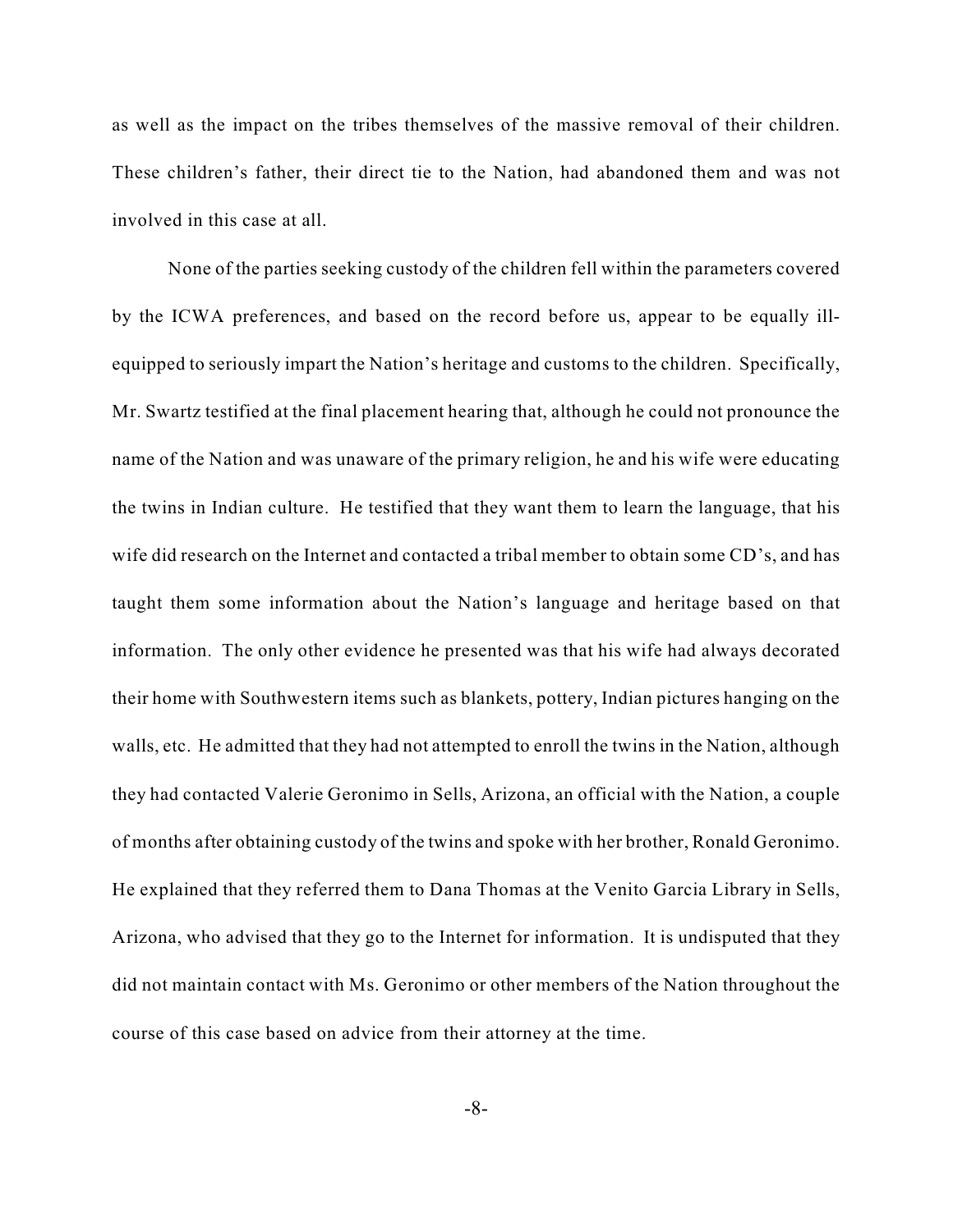Appellant does not fare much better. She testified that she takes the children to the library to learn about their heritage and has a primary contact at the Indian Nation named Kathleen Carmen. Appellant testified that Ms. Carmen has provided information to her regarding the Nation, and appellant stated that she also keeps Ms. Carmen updated on the children's progress. Appellant explained that she has been discussing enrollment papers for the children for quite some time but has been informed that it is a lengthy process involving tribal authorities. She did indicate that she knows that the primary religion of the Nation is Catholic but did not indicate that the children are being raised in the faith. She described taking them through the Nation to go down to Mexico on a trip. To her credit, appellant does appear to be in closer contact with the relatives that have custody of the other two full siblings than the Swartzes.

While both parties in this matter are on equal footing when it comes to the preferences set out in sub-sections 1915(a) and (b), appellant entered the final placement hearing with the advantages of having four of the twins' full siblings in her custody and remaining in closer contact with the Nation throughout this case. The Nation clearly and repeatedly states that its preference is for all six of the siblings to be together with appellant, "provided there is nothing in the evaluation of the home environment that would put the children at risk if returned to this family." We hold that the Nation's recommendation for placement was sufficient to invoke the preference set out in sub-section 1915(c).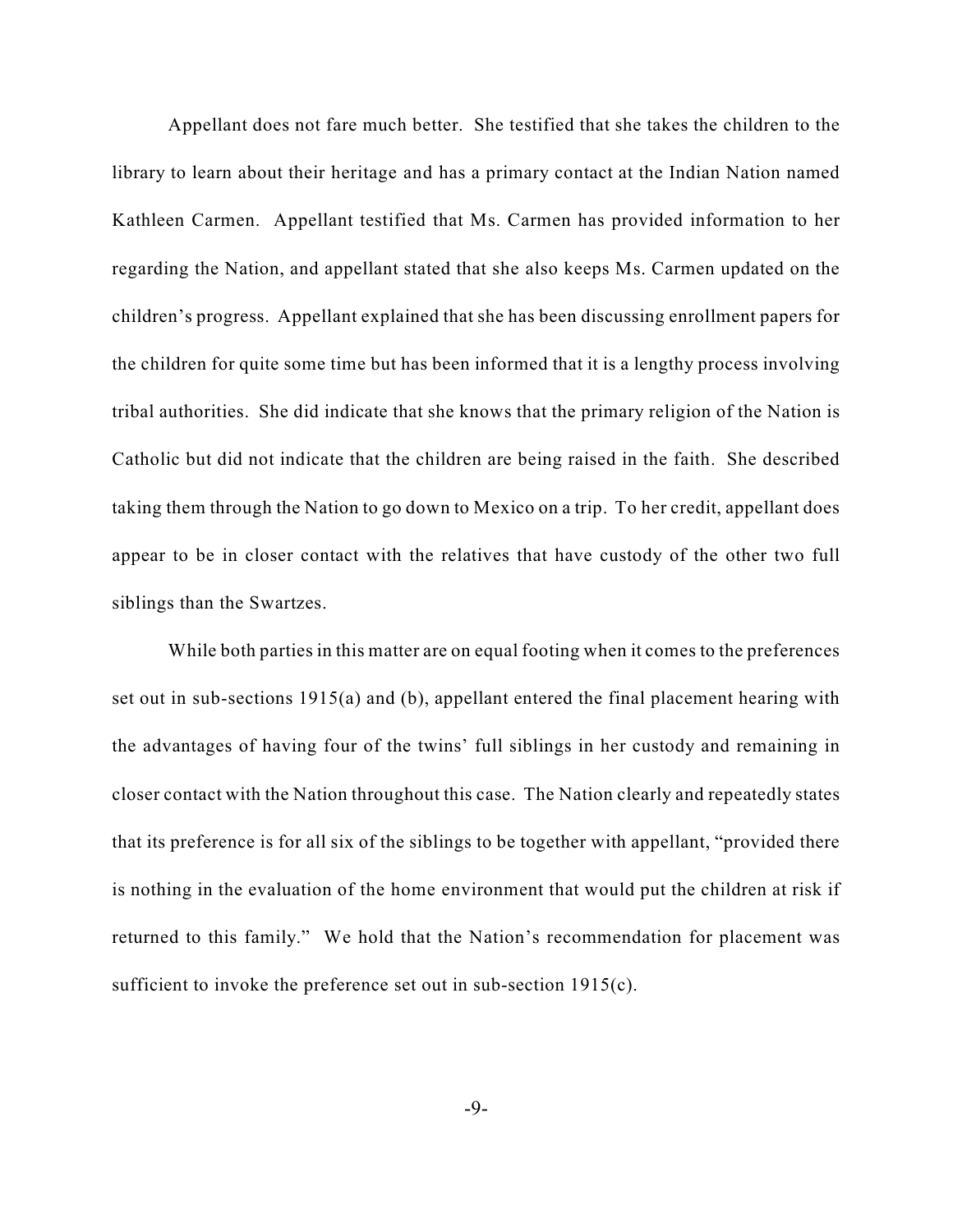The question then becomes whether under section F.3 of the Bureau of Indian Affairs

Guidelines for State Courts; Indian Child Custody Proceedings, 44 Fed. Reg. 67584 (1979),

the circuit court had "good cause" to modify the preferences, specifically the requested

placement preference of the Nation. Section F.3 states:

a. For purposes of foster care, preadoptive or adoptive placement, a determination of good cause not to follow the order of preference set out above *shall* be based on one or more of the following considerations:

(i) The request of the biological parents or the child when the child is of sufficient age.

(ii) The extraordinary physical or emotional needs of the child as established by testimony of a qualified expert witness.

(iii) The unavailability of suitable families for placement after a diligent search has been completed for families meeting the preference criteria.

b. The burden of establishing the existence of good cause not to follow the order of preferences established in subsection (b) shall be on the party urging that the preferences not be followed.

According to the guidelines, the burden to prove "good cause" to modify the preferences is

on the Swartzes because they are the ones seeking to avoid the Nation's recommendation for placement of the twins. Relying on subsection (a)(i) is questionable because, although they obtained some type of relinquishment of rights document from the children's mother subsequent to her granting guardianship to appellant, the legitimacy of that entire process was unclear. There was no specific finding made by the circuit court as to Ms. Gaspar's final request, and there is evidence that she chose to place her children with both parties at different times.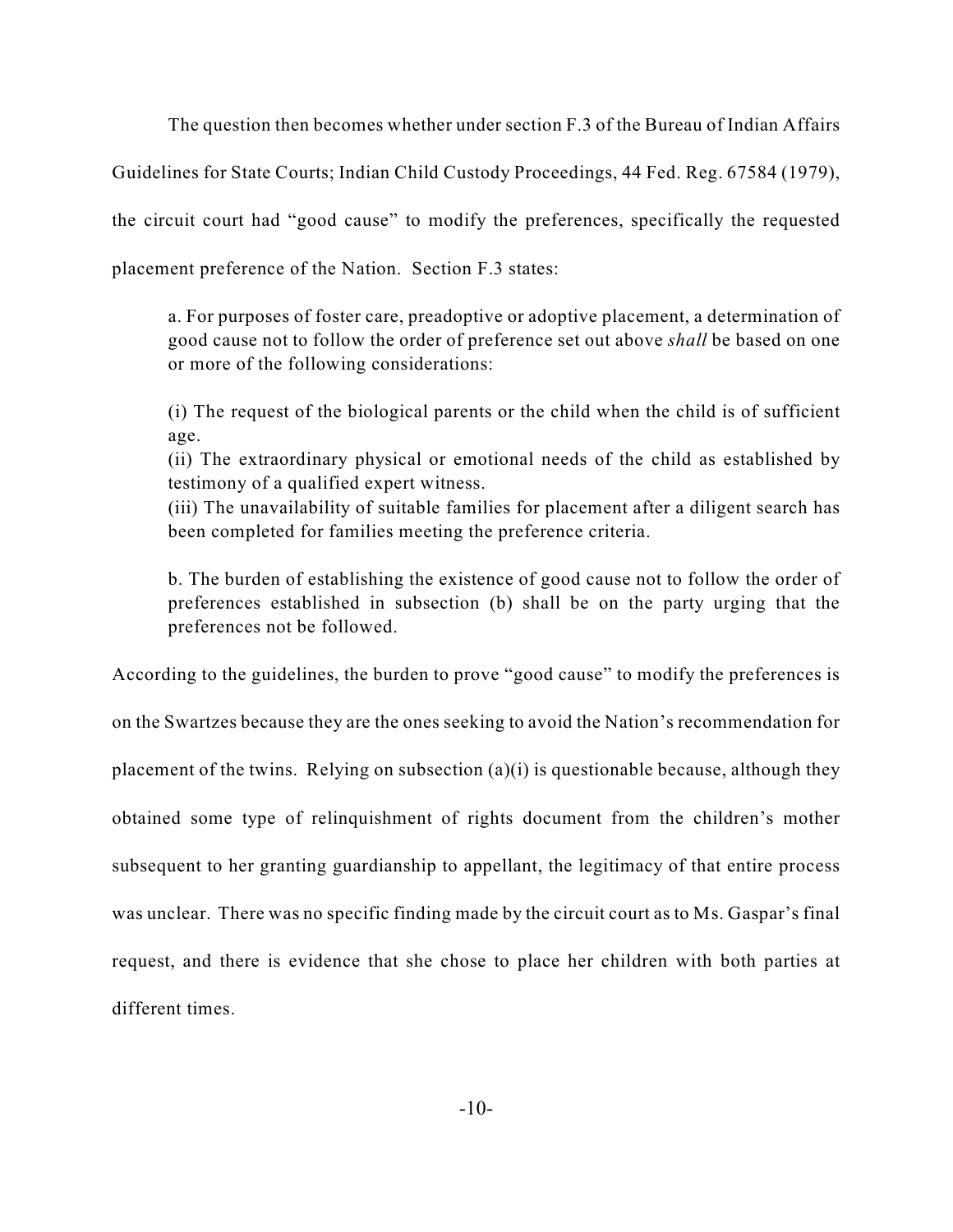As for subsection (a)(ii), it does not appear that anyone argued that the twins had *extraordinary* physical or emotional needs that could be met by the Swartzes but not by appellant. There was testimony from Dawn Harris, a psychologist from Jacksonville, Arkansas, that she definitely believed that there could be damage to the girls if they were removed from the Swartzes, that they would definitely need counseling, and that there could be a long-term lack of trust in people in their lives. This related to the "bonding" issue in the case, which was very contentious when viewed with respect to the ICWA. There was also an issue as to whether Ms. Harris was a "qualified expert witness" with respect to the guidelines due to her admission that she has no experience providing services to Indian children, is unfamiliar with Indian communities, amenities, and culture.<sup>3</sup> Related to subsection (a)(iii), it appears that no other suitable families for placement were found that met the preference criteria; however, it is difficult from the record before us to determine how diligent a search was completed to look for such families.

The Nation appears to base its recommendation solely on keeping the siblings that can be together in the same immediate "family," irrespective of the fact that other full and halfsiblings are scattered among several other states. While the children will likely only learn the traditions and information about their heritage that is imparted to them by their guardians

<sup>&</sup>lt;sup>3</sup> However, the Washington Supreme Court in *In re Mahaney* 146, Wash.2d 878, 51 P.3d 776 (2002), interpreted the ICWA to allow testimony from expert witnesses with specialized training for children's medical psychological, and special needs, despite such experts' lack of special knowledge of and sensitivity to Indian culture where expert testimony did not inject cultural bias or subjectivity.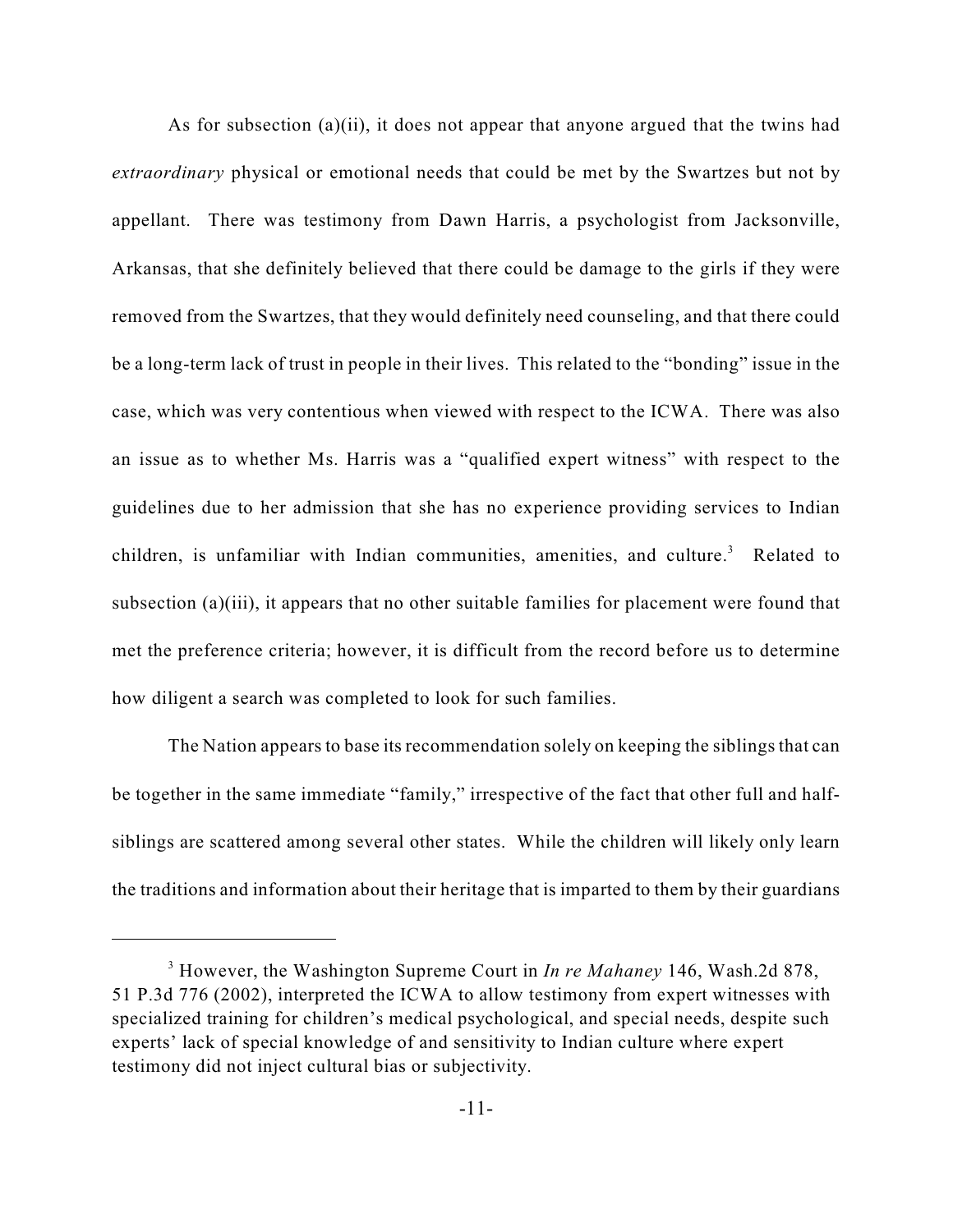for the immediate foreseeable future, they are each other's only viable link to the Nation. It will likely be many years, when they are closer to adulthood, before they might seek out such information and traditions on their own, but the Nation values that family unit and appears to advocate that they will be one step closer if that familial bond is maintained.

The circuit court disregarded the ICWA preferences, specifically the recommendation of the Nation, and relied solely on the general "best interest" standard. As the State points out in its brief, a uniform standard has been carved out pertaining to custody proceedings involving children covered under the ICWA. The standard is more involved than the normal "best interest" standard. This standard mandates certain presumptions, placements and findings in placing an Indian child. These standards are applied to the states through federal law and regulations, constitutional requirements, various treaties, preceding case law, as well as other legal and equitable principles. This heightened standard not only seeks to place the covered child in a loving environment, which is a paramount concern in every child-custody situation; but also to protect the child, the child's culture and knowledge thereof, the child's self-image, as well as other considerations designed to maintain the national and tribal heritage within the child and the child's relationship with that heritage.

The decision of the circuit court may not have been reversible within the application of the "best interest test of the child" as the test is normally applied, and taking into account the special deference we give to the superior position of the trial judge in child-custody matters. That said, the "best interest test of the child" is not the only issue in this case. The